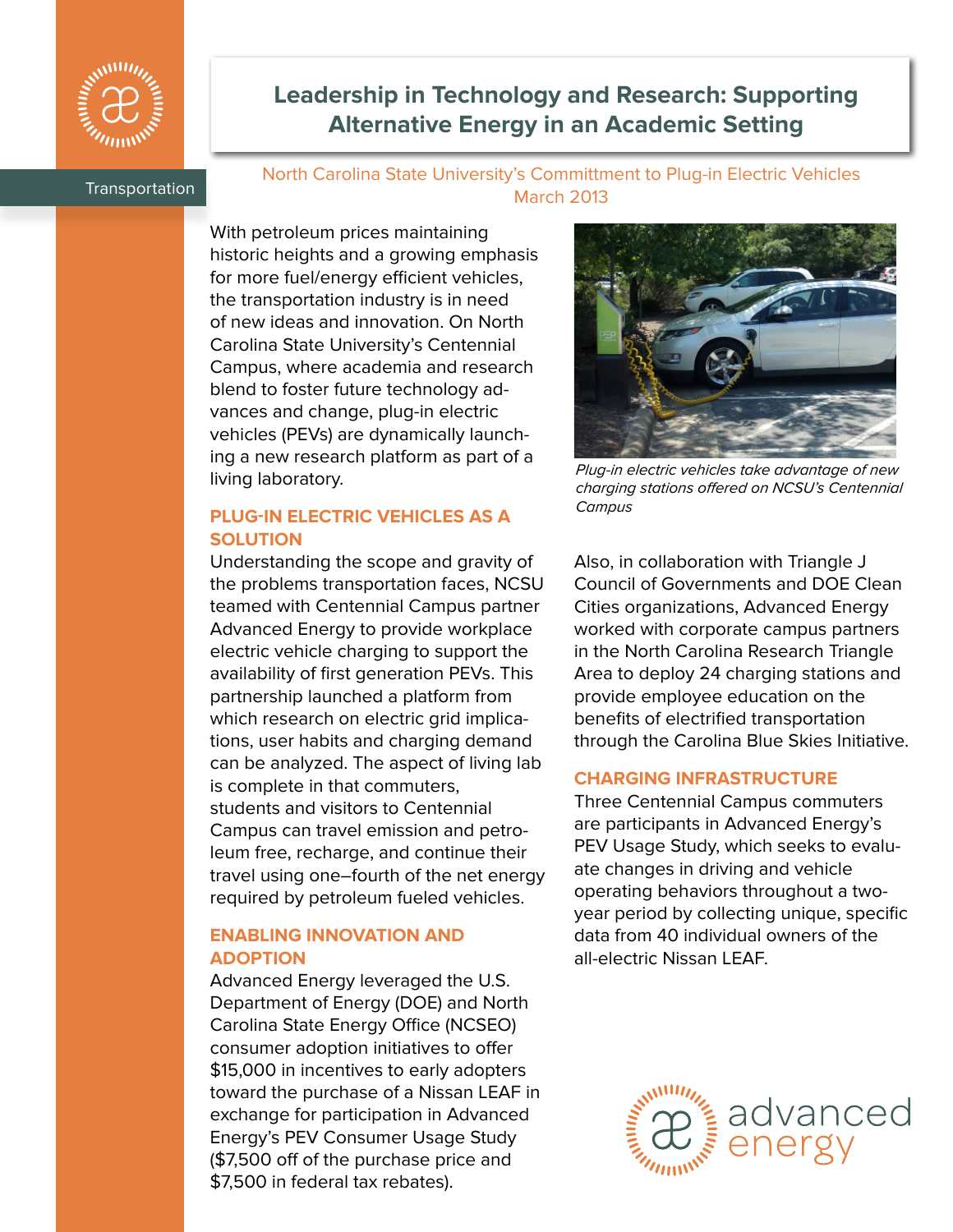

## **Supporting Alternative Energy in an Academic Setting**

Under the Carolina Blue Skies Initiative, NCSU installed 10 Level 2 PEV charging points at five different locations across campus.

Advanced Energy assisted the installation through site selection and education for interested employees. NCSU's Centennial Campus charging stations have proven successful in accommodating campus PEVs, providing a living laboratory for research and development, and showcasing transportation energy alternatives in public spaces and roadways.

#### **NEXT STEPS**

Next steps include attracting electric vehicle technology researchers to locate on and benefit from the unique synergistic opportunities on Centennial Campus. NCSU leadership plans to expand charging station availability to NCSU's main campus and increase consideration of electric powered vehicles for University operations and maintenance.

#### **PEV LEADERSHIP**

Research among a variety of alternative energy solutions for transportation continues at the Centennial Campus. Electric powered transportation and supporting electric power infrastructure are an integral part of Centennial Campus's next generation research and development.

Advanced Energy is a North Carolina and global resource that focuses on energy efficiency for commercial and industrial markets, electric motors and drives, plug-in transportation and applied building science. Their facility houses state-of-the-art laboratories, where testing and applied research is performed in all of these evolving disciplines. The Freedom Center houses the latest developments on Smart Grid Technology including vehicle to grid applications. ABB and other industry partners are continuing research and development on campus of next generation power systems security including micro grid operation for vehicle to grid applications. For more information on NCSU Centennial Campus partners, visit www.ncsu.edu/partners.



NCSU's Centennial Campus installed Level 2 charging stations at five different location across campus.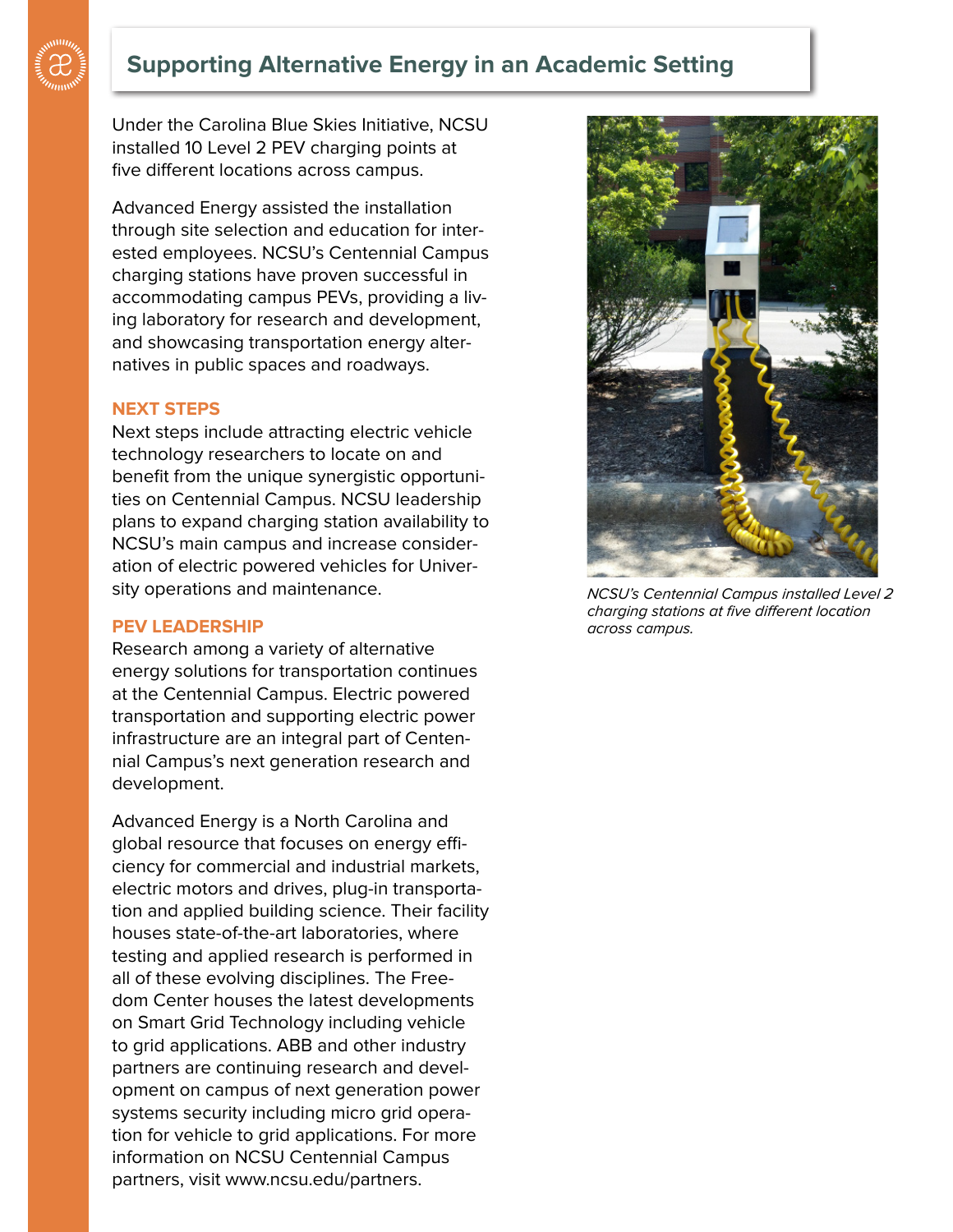

## **LESSONS LEARNED**

## **Site Selection**

Sites were chosen to locate charging opportunities within a short walk to campus buildings. Two centrally located parking decks on-site had adequate electrical supply to accommodate charging station placement. The site selection process and installation was straight forward. Other locations selected were convenient surface lots. NCSU is exploring placement of additional stations on Main Campus.

## **Equipment Selection**

Hubbell pedestal "PEP" chargers were selected through a competitive bid RFP solicitation. The units are attractively mounted with an integral pedestal eliminating the need for protective bollards. Functionality of the Level 2 chargers includes full charge-event recording software, vehicle to owner communications, and the ability to integrate "Pay for Charge" events as needed.

#### **Installation**

Installation was performed by Hubbell in accordance with the RFP awarded. The installation was straightforward with no significant hurdles described or brought to the attention of Centennial Campus. Installation within the selected sites were chosen based on their convenience and proximity to adequate power supply. The total cost to purchase and install five stations at five different sites was \$125,000. Funding through U.S. DOE totaled \$50,000 and leveraged a \$75,000 investment from Centennial Campus Development office.

## **Employee Education**

On April 19, 2012 Brian Jones with the Centennial Campus Development Office announced the upcoming completion of Level 2 electric vehicle charging station installations in conjunction with Centennial Campus's Sustainability Day Celebration via a Town Hall Meeting. The celebration included PEVs on display and a question and answer session.

## **Operation/Policy**

Anyone working at or visiting Centennial Campus (e.g., employees, contractors, visitors, students, etc.) may use the chargers free of charge for up to four hours; however, a parking permit is required.

## **Maintenance**

The RFP award with Hubbell includes a two year maintenance contract. There have been some connection issues that have required some stations to be reset. Hubbell and NCSU continue to monitor the situation.